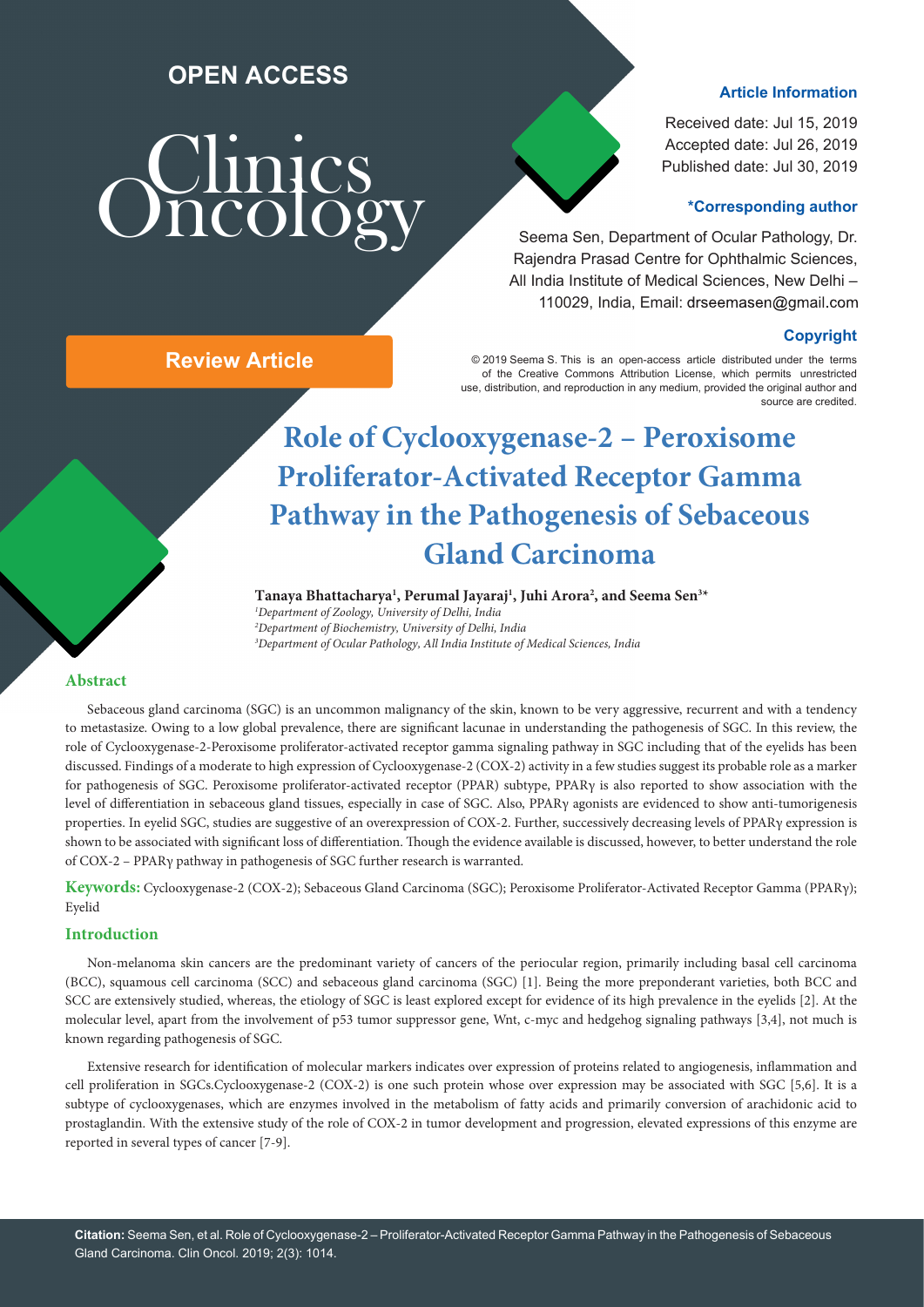# *Oncology*

Cell proliferation of sebaceous gland cells leads to an increase in lipogenesis and thus sebum formation, one of the proteins responsible for which is Peroxisome Proliferator Activated Receptor Gamma (PPARγ) [10]. It belongs to the nuclear hormone receptor family that is known to modulate the function of adipose tissues, inflammation and regulation of cell cycle. PPARs are also known to regulate the growth of cancer cells [11,12].

The COX-2 – PPARγ signaling pathway is therefore suggested to be playing a significant role in the pathogenesis of SGC.

# **Sebaceous Glands and its Carcinoma**

### **Sebaceous glands: Development, function and regulation**

Excluding the palms and soles, sebaceous glands are ubiquitous in areas of the skin having hair follicles. With preponderance on the face and scalp, these secrete a waxy, lipid-rich fluid called sebum that nourishes the hair follicle [13]. Sebaceous glands are composed of three distinct zones: the peripheral, the maturation and the necrotic zones. Cells of the peripheral zone constantly undergo mitosis and move towards the center of the gland while differentiating. Cells of the maturation zone are called sebocytes, store lipids in their cytoplasm and thereby gradually increase in size. Once fully grown, they move towards the necrosis zone where they are fragmented and the lipid content is released as sebum [4,13,14].

The major role of sebum is to act as a barrier on the surface of the skin, defending it against pathogens and protecting it from dehydration. Cholesterol, cholesteryl esters, triacylglycerides, diacylglycerides and other fatty acids are the main components of human sebum [4]. The type of sebum produced in the eyelids is called meibum as it is secreted by the meibomian glands. Meibum averts the sticking of lower and upper eyelids with each other by providing lubrication and delays the evaporation of tears [15].

A variety of hormones, cytokines, signaling molecules and other factors involved in lipid metabolism maintain the homeostasis of the sebaceous glands. Signals sent to its progenitor cells bring about the renewal of these glands thereby controlling the balance between their proliferation and differentiation [13]. An imbalance leads to various pathologies of the sebaceous gland.

The sebaceous glands play a reasonably important role in our body. Origin of several skin disorders including SGC has been directly linked to the down-regulation of skin homeostasis and imbalance in the reparative process of sebaceous glands [14]. Three pathways are known to play a role in the development and functional regulation of sebaceous glands, namely, the Wnt, c-myc and the Hedgehog signaling pathways [4]. An imbalance in any of these pathways may be responsible for tumorigenesis in the sebaceous glands (Table 1). Also, a significant nuclear over expression of p53 is observed in periocular SGC tissue [16]. Studies also suggest that mutational inactivation of p53 may be involved in the development of SGC [17].

### **Sebaceous gland carcinoma: Distribution, diagnosis and therapy**

SGC accounts for upto 4.6% of all malignant skin tumors and can be broadly classified into peri-ocular/ocular and extra-ocular, with the former having an incidence of nearly 75% [18-20]. Its similarity in appearance with benign lesion/nodules and difficulty in identifying poorly differentiated cells during histopathological analyses are the main reasons for its frequent misdiagnosis. This leads to its diagnosis at an advanced stage of the disease and therefore delayed treatment.

As per the current guidelines, the mainstay of treatment of ocular SGC that is diagnosed early is wide surgical resection under frozen section or Moh's micrographic surgery control followed by eyelid reconstruction. An emerging technique of posterior lamellar resection of the eyelids with reconstruction, holds the promise of decrease in of its recurrence [21,22]. Recently through a retrospective analysis, Takagawa et al., suggested radiotherapy as an alternative to surgery for provided the tumor is localized and is less than 10mm in size [23].

In late cases - orbital exenteration, cryotherapy, radiation therapy, chemotherapy, or combination therapy are used [21]. Chemotherapy with carboplatin and pembrolizumab after orbital exenteration has been reported to be an effective treatment in a recent case of recurrent and metastatic SGC [24]. Neoadjuvant chemotherapy combining 5-Fluorouracil with carboplatin was also found to be useful in management of SGC [25]. Further, in late cases, multimodal therapy has been shown to improve both visual prognosis and survival [21,26].

# **Role of COX-2 – PPARγ PATHWAY in the Development of SGC**

The probable role of COX-2 and PPARγ in the pathogenesis of SGC is reviewed in the following sections.

# **Role of COX-2 in cancer and SGC**

Cyclooxygenases are known to be present as two isoforms: COX-1 and COX-2. COX-1 is expressed in most tissues and controls physiological functions like maintenance of gastric mucosal lining and renal blood flow regulation by mediating prostaglandin synthesis [27]. COX-2, uncommon in normal tissues, is induced in response

|  | <b>Table 1: Signalling Pathways associated with SGC</b> |  |
|--|---------------------------------------------------------|--|
|  |                                                         |  |

| Pathway         | <b>Abnormal Expression</b>                                                                                                                    | <b>Association with SGC</b>                | <b>References</b> |
|-----------------|-----------------------------------------------------------------------------------------------------------------------------------------------|--------------------------------------------|-------------------|
| Wnt/ß-catenin   | Overexpression of B-catenin                                                                                                                   | Initiation of sebaceous tumors, metastasis | $[85 - 87]$       |
| C-myc           | Overexpression of c-myc                                                                                                                       | Hyperplasia of sebaceous glands            | [88, 89]          |
| Hedgehog        | Ectopic hedgehog expression (due to gain-of-function mutation Hyperplasia of sebaceous glands, metastasis, Overexpression<br>in its receptor) | of c-myc                                   | [87,90,91]        |
| p <sub>53</sub> | Expression of mutant form of p53                                                                                                              | Neoplasia of sebaceous glands              | [16, 17]          |

**Citation:** Seema Sen, et al. Role of Cyclooxygenase-2 – Proliferator-Activated Receptor Gamma Pathway in the Pathogenesis of Sebaceous Gland Carcinoma. Clin Oncol. 2019; 2(3): 1014.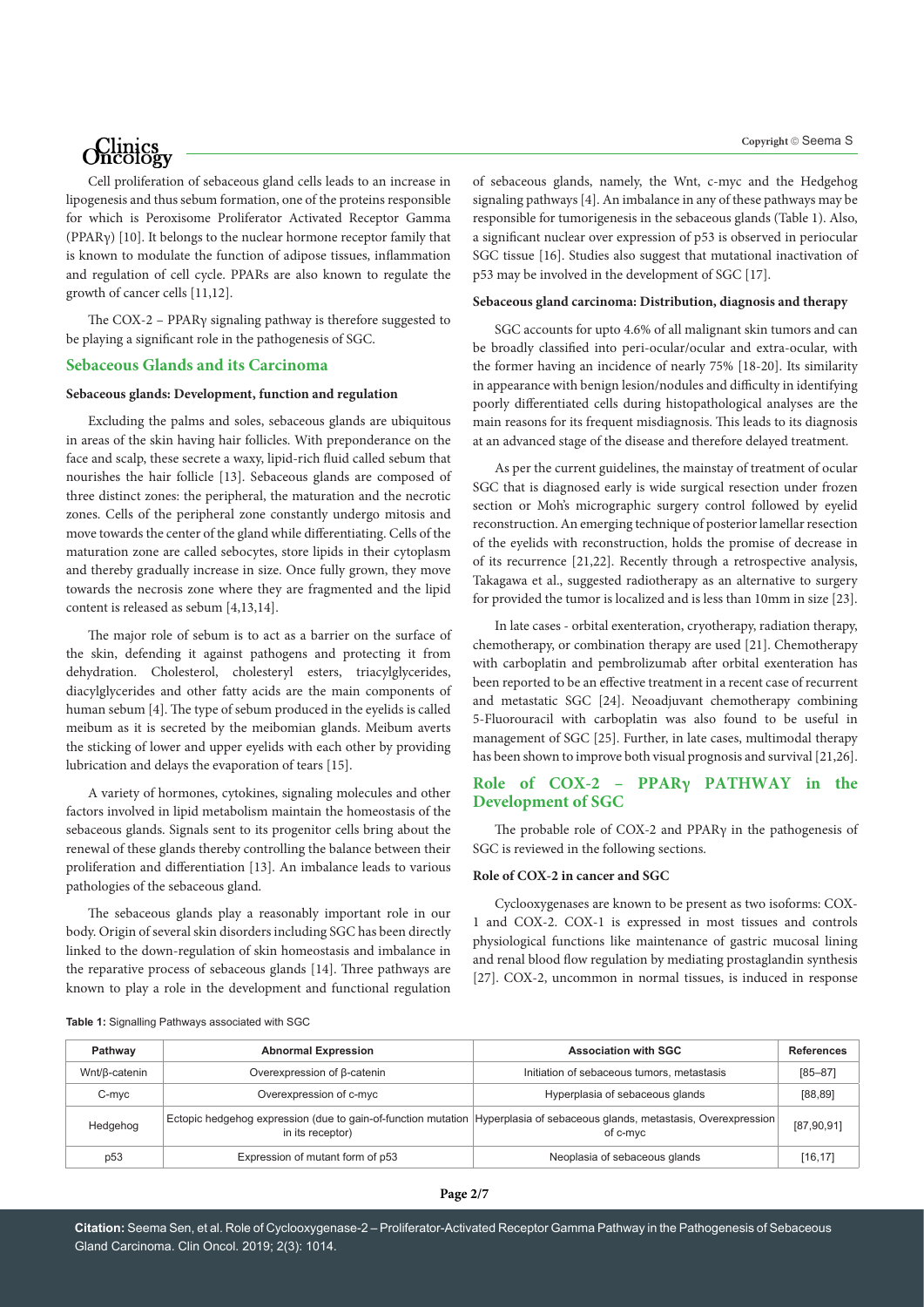# *Clinics*

to growth factors; pro-inflammatory cytokines, mechanical tissue damage, and UV light [28]. Many recent studies report higher expressions of COX-2 mRNA in colorectal, lung, breast and prostate cancers, thereby suggesting a possible role of COX-2 in promoting tumor development [29].

Overexpression of COX-2 is evidenced to be associated with inhibition of apoptosis, angiogenesis andmetastasis. This enzyme also shows peroxidase activity that can result in the conversion of procarcinogens to carcinogens. COX-2 has the potential to co-oxidize xenobiotics like benzopyrene to mutagens by its peroxidase activity in tissues like colon [30]. Also, reactive metabolites formed due to catalysis of arachidonic acid by COX-2, reportedly have carcinogenic properties [11,31]. Additionally, chronic inflammation that is a risk factor for carcinomas is associated with increased synthesis of prostaglandins induced by overexpression of COX-2 [10].

In a study on SGC tissue samples of human head and neck regions, Erovic et al., showed all tissues to be positive for COX-2 with 82% showing COX-2 overexpression [5]. Meyer et al. investigating COX-2 expression in skin tumors using tissue microarray technique, showed 86.9% of sebaceous adenomas to be COX-2 positive [12]. This indicates that COX-2 might have a significant role in the pathogenesis of sebaceous gland neoplasms.

At the molecular level, transgenic and/or knockout technologies are believed to have established the link between COX-2 and tumorigenesis [32]. Tachibana et al., report overexpression of COX-2 gene in mammary glands in a study using transgenic mice which, in multiparous females led to the formation of tumors with local and distant metastasis [11].

When treated with 7,12-dimethyl-benz[α]anthracene (DMBA, a carcinogen), transgenic mice are seen to develop several sebaceous gland adenomas of the skin. When studied further, prominent COX-2 overexpression and high prostaglandin production in basal sebocytes are observed in them [8], suggesting a probable association between the genesis of sebaceous adenoma and increased sebum production.

Another reason behind COX-2 being involved in tumor development could be attributed to its role in angiogenesis. Tsuji et al. report the pro-angiogenic effects of COX-2 overexpression in colon cancer cells, when inhibited by a selective COX-2 inhibitor - NS-398 [33]. It is a well-established fact that angiogenesis is one of the main features of cancer cells as new blood vessels provide nutrients to the growing tumor. An experimental model designed to include COX-2 overexpressing Caco-2 cells (transfected) and HCA-7 (Human colon adenocarcinoma cell line) cells expressing COX-2 constitutively, show high levels of angiogenic factors [34]. In colon cancer, overexpression of COX-2 promotes the formation of capillary-like networks by increasing the production of vascular endothelial growth factors [33].

From the aforementioned studies, it can be assumed that the level of COX-2 expression has a role in various cancers. Nevertheless, more studies are required to ascertain the exact association of COX-2 with SGC.

### **Role of PPARγ in cancer and SGC**

PPARs belonging to the super family of nuclear hormone receptors are transcription factors that regulate the expression of genes in a ligand dependent manner. They function by forming heterodimers with specific ligands and retinoid X receptors (RXR), binding to specific DNA elements called PPAR response elements (PPRE). PPARs are frequently linked to regulation of cell differentiation, development, metabolism and tumorigenesis in higher organisms. A significant correlation of PPARs with various types of cancers such as lung, liver, colon, breast and skin cancers is well established [35,36].

The three subtypes of PPARs - PPARα, PPARδ and PPARγ show varied tissue distribution and different functions [36]. It is the involvement of PPARs in adipogenesis and lipid metabolism that links them to sebum production in the sebaceous glands. Rosenfield et al., in their study on rat preputial cells (that serve as a model for human sebocytes), report the presence of PPARδ and PPARγ mRNAs using RNase protection assay. Further, they report the accumulation of lipid droplets because of induction by ligands of PPARα and PPARγ [37]. This suggests a possible role of PPARs in regulating sebum production in human sebocytes.

Gene expression analyses show PPARα to be one of the main regulators of genes involved in lipid metabolism [38]. Devchand et al., in a study done on transgenic mice, show the deficiency of PPARα results in prolonged inflammatory response to lipid mediators, indicating thatPPARα has a physiological role in suppressing inflammation [39]. PPARα is expressed in cultured sebocytes and in human sebaceous glands where it increases the synthesis of antiinflammatory cytokines [40]. PPARα is also implicated for hepatocarcinogenesis in mice; however, there is no evidence of a similar effect in humans [41].

The role of PPARδ (also known as PPARβ) in cancer is, however, unclear. Few studies report its tumor promoting effect in many cancers while, others state that administration of its agonists suppresses cancer development [42]. Though PPARδ is known to play a significant role in lipid accumulation and terminal differentiation in keratinocytes, there is no evidence of its association with SGC [43].

The role of PPARγ as an anticancer agent is suggested in various studies as PPARγ agonists play a substantial role in promoting apoptosis, inducing terminal differentiation and impeding cell proliferation [42]. Arachidonic acid metabolites, 15d-PGJ2 and PGD2 act as the natural ligands for PPARγ [36]. Several experiments using pancreatic cancer cells reported PPARγ expression and these when treated with its ligands/agonists such as thiazolidinediones/3,3 diindolylmethane, resulted in apoptosis via endoplasmic stress cell response [44].

PPARγ expression facilitates sebocyte differentiation and lipid synthesis in sebaceous glands. Studies in mice lacking PPARγ in the skin cells demonstrate that development of sebaceous glands and adipose tissues require a functional PPARγ [37]. Keratinocytes of mice lacking PPARγ are shown to have increased epithelial tumor progression [45].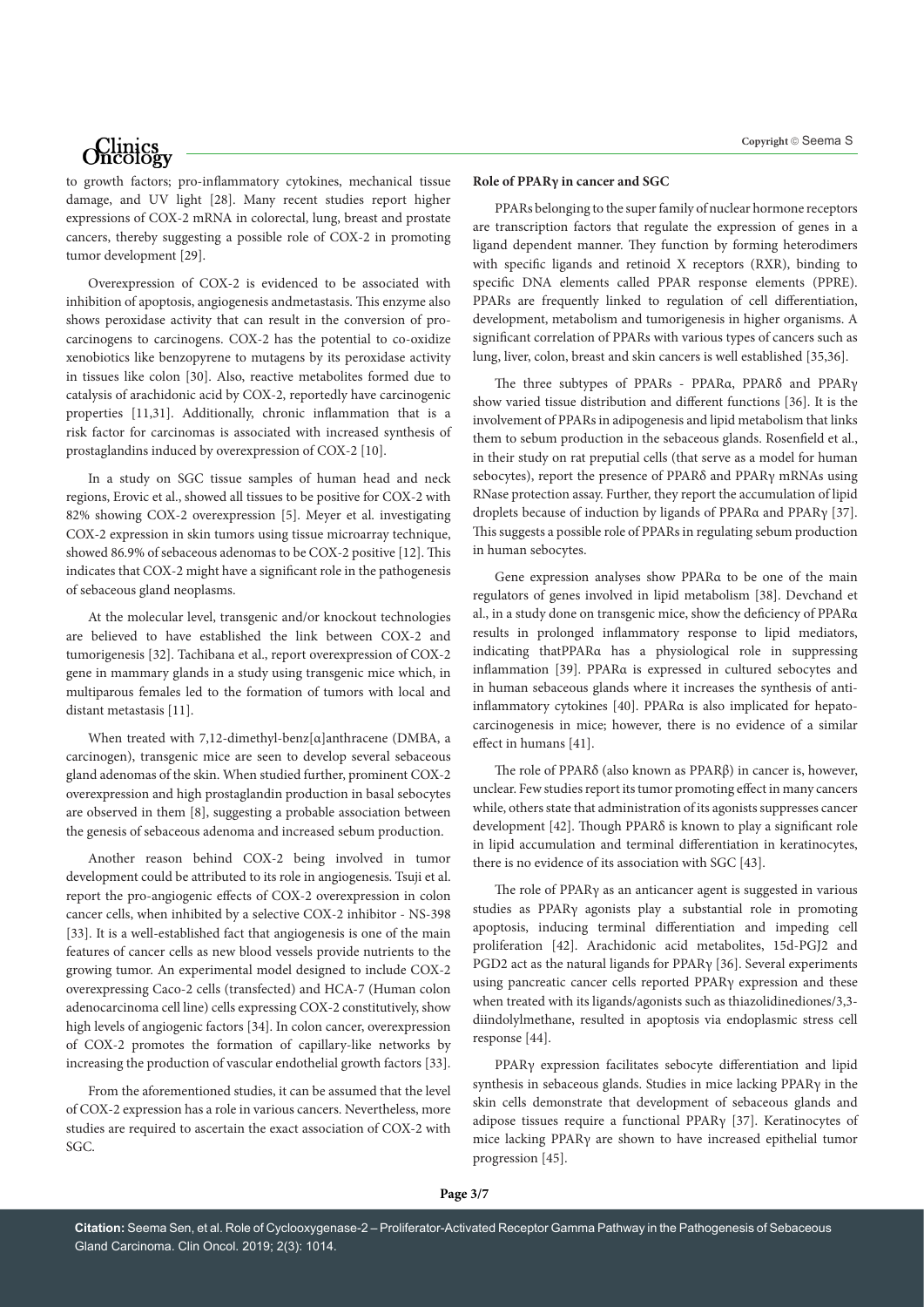# *Clinics*

A recent study reports the definitive role of PPARγ in regulation of lipogenesis and cell proliferation in SZ95 sebocytes [46]. Dozsa et al., suggest that PPARγ is differentially expressed in human sebocytes that were normal as compared to those that were diseased. They emphasize that the level of expression of PPARγ is significantly lower in case of sebaceous adenomas and SGC as compared to in normal sebaceous gland tissue [47].

## **Role of COX-2 – PPARγ pathway**

Prostaglandins that are produced by the action of cyclooxygenases on arachidonic acid also act as endogenous ligands of PPARs [48]. Further, arachidonic acid itself is a PPARγ ligand [49]. Interestingly, non-steroidal anti-inflammatory drugs (NSAIDs) such as thiazolidine derivatives are not only inhibitors of COX-2 but are also observed to act as ligands of PPARγ [50].

The archetypical inhibitor of COX-2, NSAIDs are known to reduce the risk of many cancers thus making COX-2 a major clinical target for anticancer therapy [51]. Selective COX-2 inhibitors like celecoxib and rofecoxib are proven to suppress and prevent tumorigenesis [52]. The growth of tumors is typically associated with immune suppression. It is believed that selective inhibition of COX-2 can restore the balance between interleukins 10 and 12 thereby promoting anti-tumor activity [53]. Further, treatment by NSAID sulindacsulfide reversed the apoptotic resistance shown initially by rat intestinal epithelial cells engineered to overexpress COX-2 [54]. Moreover, inhibition of cyclooxygenases by NSAIDs is said to result in an altered pathway for the metabolism of arachidonic acid. This is shown to decrease the number and size of intestinal polyps in case of colon cancers and suppression of skin related tumor developments [31]. Selective COX-2 inhibitors are observed to be effective in treating colorectal cancers that evolve from adenomas [55]. In SZ95 (immortalized human sebaceous gland cell line) sebocytes, differentiation and lipid synthesis is regulated by a PPARγ/COX-2-mediated signaling pathway [56].

All of these are suggestive of the presence of a COX-2 – PPARγ signaling pathway (Figure 1). The conversion of the fatty acid arachidonic acid to prostaglandin PGH2 is catalyzed by COX-2. Many enzymes catalyze PGH2 to produce prostaglandins such as PGE2 and PGD2 among others. Overexpression of both PGE2 and COX-2 are reported to promote carcinogenesis. Prostaglandin PGE2 is also pro-inflammatory in nature. Conversely, PGD2 is converted to 15d-PGJ2 that has been shown to have anti-inflammatory properties. Interestingly, 15d-PGJ2 has been observed to inhibit COX-2. The 15d-PGJ2 acts as an endogenous ligand of PPARγ that is a transcription factor involved in the activation of genes that suppress cancer development [9,57,58]. Moreover, it has been proposed in a study that COX-2 expression might be significantly controlled by a negative feedback loop which is regulated by PPARγ [59].

The reported involvement of this pathway in various types of cancers including, but not limited to, that of the breast, prostate gland, pancreas and lung is indicative of its association with cancer development [9,60,61]. Few studies suggest that COX-2 and its signaling pathway are strongly linked with non-melanoma skin carcinogenesis [62].

# **SGC of the Eyelids**

# **Distribution**

Among non-melanoma cancers of the eyelid, BCC is the most common type accounting for 80-95% of eyelid cancers and originates mostly from the lower eyelid or the medial canthus [1,63]. This is followed by SCC that accounts for about 9.2% and usually manifests as a nodular or ulcerative lesion. Periocular SCC commonly arises from the lower eyelid, upper eyelid or canthi [1,64]. It may in even originate from the bulbar or palpebral conjunctiva [65]. SGC accounts for only 1-5% of eyelid malignancies, but is the most aggressive amongst them [1]. Clinico-pathological studies based on the Indian subpopulation, however, suggest that BCC and SGC are more prevalent (upto 48% and 31% respectively), while SCC is the rarer variety (13-22%) of eyelid cancer [66,67].

The most common location of BCC is the face. SCC can occur in other areas and are often caused by constant and prolonged local irritation [68,69]. BCC and SCC affect particularly areas of the skin that are exposed to sunlight, especially ultraviolet (UV) radiation [69]. In contrast, there is little effect of UV exposure on the etiology of SGC [70]. However, a recent study has reported mutations caused by UV damage in 32 SGC cases by whole-exome sequencing and has found similarities with SCC [71].

### **Pathogenesis and diagnosis**

Periocular SGC tumors can arise from the tarsal meibomian gland, the Zeis gland of the hair follicles or in rare cases from the sebaceous glands of the lacrimal caruncle [18,72,73]. These are highly aggressive tumors found predominantly in older women and tend



**Figure 1:** COX-2 – PPARγ Signalling Pathway- The conversion of the fatty acid - arachidonic acid to prostaglandin PGH2 is catalysed by COX-2. Enzymes catalyse PGH2 to produce other prostaglandins (PGE2 and PGD2). PGD2 is converted to 15d-PGJ2 which acts as a ligand of PPARγ (9,57,59)

**Abbreviations:** PGH2 – Prostaglandin H2, PGE2 – Prostaglandin E2, PGD2 – Prostaglandin D2, PGJ2 – Prostaglandin J2, 15d-PGJ2 –15-deoxy-Δ12,14-PGJ2, NSAIDs – Non steroidal anti-inflammatory drugs, RXR – Retinoid X Receptor, PPRE - Peroxisome proliferator response element, NF-κB –Nuclear factor kappa-light-chain-enhancer of activated B cells, AP1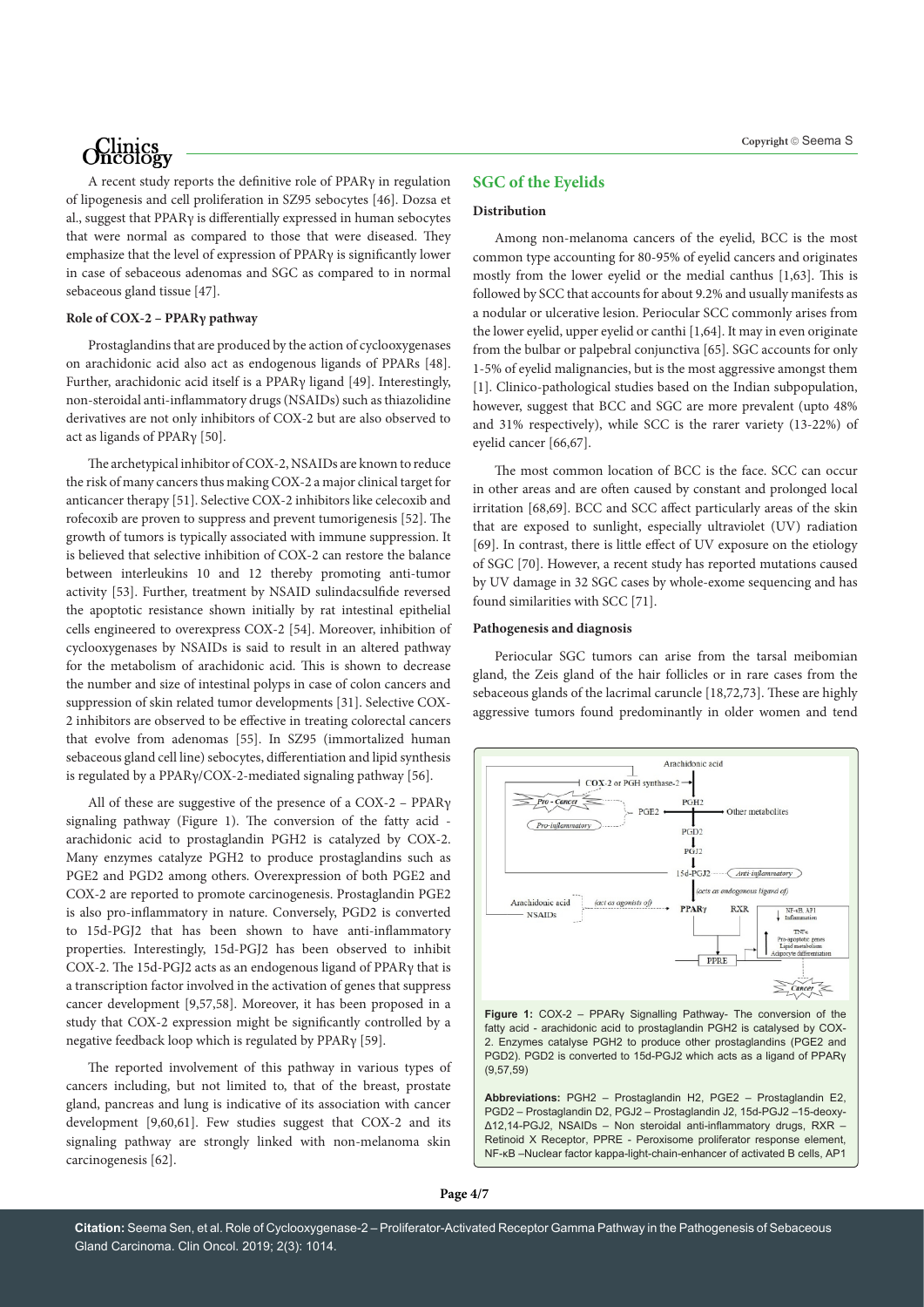# *<u>Clinics</u>*

to invade the regional lymph nodes as well as metastasize to various body parts including the brain [74]. In 50-60% cases, however, the cell of origin remains unknown [2].

Histopathological analysis reveals that well-differentiated tumor tissue appears as lobular masses with foamy, vacuolated cytoplasm that sometimes show central necrosis [26]. Poorly differentiated SGC tissue appears to have cells with pleomorphic nuclei and 'appliqué pattern' or peripheral cell necrosis [75]. Further, it reportedly shows pagetoid spread, a distinctive superficial pattern of 'upward' invasive spread of cancerous cells which is more prominent in the upper eyelids due to the abundance of meibomian glands [22,76].

Poorly differentiated eyelid SGC are frequently incorrectly diagnosed as SCC or BCC [21,22,77]. In its early stages, the SGC tumors mimic benign conditions like blepharoconjunctivitis or chalazion [78]. This often leads to misdiagnosis and a delay in treatment resulting in widespread local and distant metastases [2]. Recently, a study has reported 'polymorphous vessels with yellow backgrounds' as a characteristic feature of periocular SGC using dermoscopy [19].

Initially, SGC may develop as a painless chalazion-like nodule, an ulcerative lesion or as a thickening/inflammation of the eyelid akin to blepharitis [79,80]. It can subsequently spread to the conjunctiva and masquerade as conjunctivitis. Progressive loss of eyelashes has also been reported in a SGC case that was earlier misdiagnosed to be blepharoconjunctivitis [78]. As both COX-2 and PPARγ play a prominent role in inflammation, a feature commonly seen in earlier stages of SGC, it is possible that they may be involved in the development of SGC of the eyelids. Further, it has been reported that SGC nodules when visualized closely, appear yellowish because of their high lipid content [19,76]. This may be another reason to explore the role of PPARγ in SGC due to its direct involvement in lipogenesis.

### **COX-2 and PPARγ in eyelid SGC**

Patel et al., from Canada, reported COX-2 overexpression in non-neoplastic sebaceous glands surrounding the tumor tissue in about half of the eyelid SGC tissue samples. The authors suggest that the expression of COX-2 may be an early indicator of neoplastic transformation and the aggressiveness of SGC [34]. Jayaraj et al., in a study based on the Indian subpopulation, report strong cytoplasmic overexpression of COX-2 in 80.6% eyelid SGC tissues (including both well and poorly differentiated SGC tissues). Further, they report a substantial association of COX-2 overexpression with reduced disease-free survival and suggest that COX-2 overexpression could be a prognostic predictor of aggressiveness in SGC [81]. These studies indicate that irrespective of the geographical distribution, COX-2 is overexpressed in SGC.

Overexpression of COX-2 may also be partially responsible for the loss of eyelashes and alopecia. Müller-Decker et al., in a study on transgenic mice, show COX-2 overexpression leads to sebaceous gland hyperplasia and consequent excessive sebum production in addition to delayed emergence of hair shaft and reduced density of hair follicle [82].

A few studies have reported that PPARγ is required by sebaceous glands for their proper differentiation [13,83,84]. In their study on eyelid SGC cases, Jayaraj et al. report negligible PPARγ expression in poorly differentiated SGC in contrast to PPARγ overexpression in 90.4% of well-differentiated SGC cases. Its high expression is also observed in cases of eyelid sebaceous adenoma and hyperplasia; which are suggestive of PPARγ being a possible diagnostic marker of well-differentiated SGC as the level of expression of PPARγ reduces with the loss of differentiation in the SGC tissue [81].

Though presently evidence of the possible association between COX-2 – PPARγ signaling pathway and pathogenesis of SGC especially that of the eyelids is not very strong, this possibility is worth exploring. Further, significant overexpression of COX-2 and progressive decline in PPARγ expression has been reported suggesting the presence of an inverse correlation between COX-2 and PPARγ in eyelid SGC.

## **Conclusion**

There is substantial evidence of a functioning prostaglandin pathway in sebaceous glands. Prostaglandins are important for lipogenesis and adipogenesis in these glands and they are known to play a role in tumorigenesis. As COX-2 is involved in generation of prostaglandins, it is indicative that COX-2 plays a significant role in generation of benign tumors as well as in carcinogenesis. Several studies indicate an overexpression of COX-2 in SGC; nevertheless, more conclusive evidence is necessary to ascertain its role in pathogenesis of SGC. The role of PPARγ in lipogenesis and sebocyte differentiation is well established. However, only a few studies emphasize its association with SGC.

In eyelid SGC, over expression of COX-2 and reduction in PPARγ with loss of tumor differentiation is indicated. Therefore, COX-2 PPARγ pathway is possibly another molecular pathway in the pathogenesis of eyelid SGC. However, further studies are necessary to validate this theory.

### **References**

- 1. [Lober CW, Fenske NA. Basal cell, squamous cell, and sebaceous gland](https://www.ncbi.nlm.nih.gov/pubmed/1791226)  [carcinomas of the periorbital region. J Am Acad Dermatol. 1991; 25: 685-690.](https://www.ncbi.nlm.nih.gov/pubmed/1791226)
- 2. [Wali UK, Al-Mujaini A. Sebaceous gland carcinoma of the eyelid. Oman J](https://www.ncbi.nlm.nih.gov/pmc/articles/PMC2992157/)  [Ophthalmol. 2010; 3: 117-121.](https://www.ncbi.nlm.nih.gov/pmc/articles/PMC2992157/)
- 3. [Joerger AC, Fersht AR. The p53 Pathway: Origins, Inactivation in Cancer, and](https://www.ncbi.nlm.nih.gov/pubmed/27145840)  [Emerging Therapeutic Approaches. Annu Rev Biochem. 2016; 85: 375-404.](https://www.ncbi.nlm.nih.gov/pubmed/27145840)
- 4. [Smith KR, Thiboutot DM. Thematic review series: skin lipids. Sebaceous](https://www.ncbi.nlm.nih.gov/pubmed/17975220)  [gland lipids: friend or foe? J Lipid Res. 2008; 49: 271-281.](https://www.ncbi.nlm.nih.gov/pubmed/17975220)
- 5. [Erovic BM, Al Habeeb A, Harris L, Goldstein DP, Kim D, Ghazarian D, et al.](https://www.ncbi.nlm.nih.gov/pubmed/22715107)  [Identification of novel target proteins in sebaceous gland carcinoma. Head](https://www.ncbi.nlm.nih.gov/pubmed/22715107)  [Neck. 2013; 35: 642-648.](https://www.ncbi.nlm.nih.gov/pubmed/22715107)
- 6. [Weitzman SA, Gordon LI. Inflammation and cancer: role of phagocyte](https://www.ncbi.nlm.nih.gov/pubmed/2200535)[generated oxidants in carcinogenesis. Blood. 1990; 76: 655-663.](https://www.ncbi.nlm.nih.gov/pubmed/2200535)
- 7. [Chan G, Boyle JO, Yang EK, Zhang F, Sacks PG, Shah JP, et al.](https://www.ncbi.nlm.nih.gov/pubmed/10070952)  [Cyclooxygenase-2 Expression Is Up-Regulated in Squamous Cell Carcinoma](https://www.ncbi.nlm.nih.gov/pubmed/10070952)  [of the Head and Neck. Cancer Res. 1999; 59: 991-994.](https://www.ncbi.nlm.nih.gov/pubmed/10070952)
- 8. [Müller-Decker K, Neufang G, Berger I, Neumann M, Marks F, Fürstenberger](https://www.ncbi.nlm.nih.gov/pmc/articles/PMC129471/)  [G. Transgenic cyclooxygenase-2 overexpression sensitizes mouse skin for](https://www.ncbi.nlm.nih.gov/pmc/articles/PMC129471/)  [carcinogenesis. Proc Natl Acad Sci. 2002; 99: 12483-12488.](https://www.ncbi.nlm.nih.gov/pmc/articles/PMC129471/)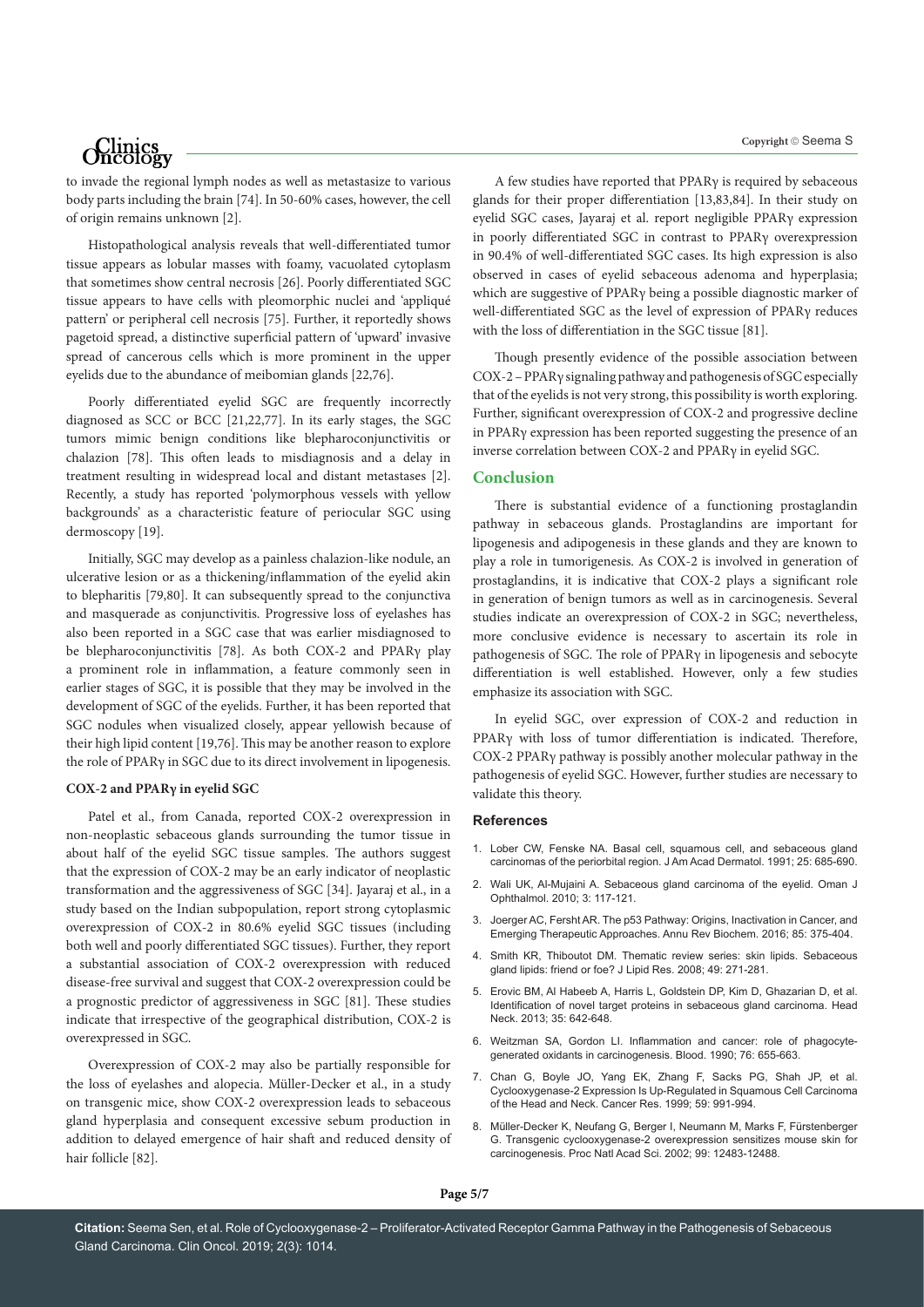# *Clinics*<br>Oncology

- 9. [Larsson K, Kock A, Idborg H, ArsenianHenriksson M, Martinsson T, Johnsen](https://www.ncbi.nlm.nih.gov/pubmed/26080408)  [JI, et al. COX/mPGES-1/PGE2 pathway depicts an inflammatory-dependent](https://www.ncbi.nlm.nih.gov/pubmed/26080408)  [high-risk neuroblastoma subset. Proc Natl Acad Sci. 2015; 112: 8070-8075.](https://www.ncbi.nlm.nih.gov/pubmed/26080408)
- 10. [Krey G, Braissant O, L'Horset F, Kalkhoven E, Perroud M, Parker MG, et](https://www.ncbi.nlm.nih.gov/pubmed/9171241)  [al. Fatty acids, eicosanoids, and hypolipidemic agents identified as ligands](https://www.ncbi.nlm.nih.gov/pubmed/9171241)  [of peroxisome proliferator-activated receptors by coactivator-dependent](https://www.ncbi.nlm.nih.gov/pubmed/9171241)  [receptor ligand assay. Mol Endocrinol Baltim Md. 1997; 11: 779-791.](https://www.ncbi.nlm.nih.gov/pubmed/9171241)
- 11. [Tachibana K, Yamasaki D, Ishimoto K, Doi T. The Role of PPARs in Cancer.](https://www.ncbi.nlm.nih.gov/pubmed/18584037)  [PPAR Res. 2008; 2008: 102737.](https://www.ncbi.nlm.nih.gov/pubmed/18584037)
- 12. [Meyer S, Vogt T, Landthaler M, Berand A, Reichle A, Bataille F, et al.](https://www.ncbi.nlm.nih.gov/pubmed/19639032)  [Cyclooxygenase 2 \(COX2\) and Peroxisome Proliferator-Activated Receptor](https://www.ncbi.nlm.nih.gov/pubmed/19639032)  Gamma (PPARG) Are Stage-Dependent Prognostic Markers of Malignant [Melanoma. PPAR Res. 2009; 2009: 848645.](https://www.ncbi.nlm.nih.gov/pubmed/19639032)
- 13. [Niemann C. Differentiation of the sebaceous gland. Dermatoendocrinol.](https://www.ncbi.nlm.nih.gov/pmc/articles/PMC2835892/)  [2009; 1: 64-67.](https://www.ncbi.nlm.nih.gov/pmc/articles/PMC2835892/)
- 14. [Niemann C, Horsley V. Development and homeostasis of the sebaceous](https://www.ncbi.nlm.nih.gov/pubmed/22960253)  [gland. Semin Cell Dev Biol. 2012; 23: 928-936.](https://www.ncbi.nlm.nih.gov/pubmed/22960253)
- 15. [Mishima S, Maurice DM. The oily layer of the tear film and evaporation from](https://www.ncbi.nlm.nih.gov/pubmed/14474548)  [the corneal surface. Exp Eye Res. 1961; 1: 39-45.](https://www.ncbi.nlm.nih.gov/pubmed/14474548)
- 16. [Shalin SC, Sakharpe A, Lyle S, Lev D, Calonje E, Lazar AJ. P53 Staining](https://www.ncbi.nlm.nih.gov/pmc/articles/PMC3313553/)  [Correlates with Tumor Type and Location in Sebaceous Neoplasms. Am J](https://www.ncbi.nlm.nih.gov/pmc/articles/PMC3313553/)  [Dermatopathol. 2012; 34: 129-138.](https://www.ncbi.nlm.nih.gov/pmc/articles/PMC3313553/)
- 17. [Gonzalez-Fernandez F, Kaltreider SA, Patnaik BD, Retief JD, Bao Y, Newman](https://www.ncbi.nlm.nih.gov/pubmed/9499782)  [S, et al. Sebaceous carcinoma. Tumor progression through mutational](https://www.ncbi.nlm.nih.gov/pubmed/9499782)  [inactivation of p53. Ophthalmology. 1998; 105: 497-506.](https://www.ncbi.nlm.nih.gov/pubmed/9499782)
- 18. [Rao NA, Hidayat AA, McLean IW, Zimmerman LE. Sebaceous carcinomas](https://www.sciencedirect.com/science/article/abs/pii/S0046817782801159)  [of the ocular adnexa: A clinicopathologic study of 104 cases, with five-year](https://www.sciencedirect.com/science/article/abs/pii/S0046817782801159)  [follow-up data. Hum Pathol. 1982; 13: 113-122.](https://www.sciencedirect.com/science/article/abs/pii/S0046817782801159)
- 19. [Satomura H, Ogata D, Arai E, Tsuchida T. Dermoscopic features of ocular](https://www.ncbi.nlm.nih.gov/pubmed/28631273)  [and extraocular sebaceous carcinomas. J Dermatol. 2017; 44: 1313-1336.](https://www.ncbi.nlm.nih.gov/pubmed/28631273)
- 20. [Urban FH, Winkelmann RK. Sebaceous Malignancy. Arch Dermatol. 1961;](https://www.ncbi.nlm.nih.gov/pubmed/13779263)  [84: 63-72.](https://www.ncbi.nlm.nih.gov/pubmed/13779263)
- 21. [Knackstedt T, Samie FH. Sebaceous Carcinoma: A Review of the Scientific](https://www.ncbi.nlm.nih.gov/pubmed/28681210)  [Literature. Curr Treat Options Oncol. 2017; 18: 47.](https://www.ncbi.nlm.nih.gov/pubmed/28681210)
- 22. [Cicinelli MV, Kaliki S. Ocular sebaceous gland carcinoma: an update of the](https://www.ncbi.nlm.nih.gov/pubmed/29696467)  [literature. IntOphthalmol. 2019; 39: 1187-1197.](https://www.ncbi.nlm.nih.gov/pubmed/29696467)
- 23. [Takagawa Y, Tamaki W, Suzuki S, Inaba K, Murakami N, Takahashi K, et al.](https://www.ncbi.nlm.nih.gov/pubmed/31271440)  [Radiotherapy for localized sebaceous carcinoma of the eyelid: a retrospective](https://www.ncbi.nlm.nih.gov/pubmed/31271440)  [analysis of 83 patients. J Radiat Res. 2019: 4.](https://www.ncbi.nlm.nih.gov/pubmed/31271440)
- 24. [Kodali S, Tipirneni E, Gibson PC, Cook D, Verschraegen C, Lane KA.](https://www.ncbi.nlm.nih.gov/pubmed/29979269)  [Carboplatin and PembrolizumabChemoimmunotherapy Achieves Remission](https://www.ncbi.nlm.nih.gov/pubmed/29979269)  [in Recurrent, Metastatic Sebaceous Carcinoma. Ophthal Plast Reconstr](https://www.ncbi.nlm.nih.gov/pubmed/29979269)  [Surg. 2018; 34: e149-151.](https://www.ncbi.nlm.nih.gov/pubmed/29979269)
- 25. [Kaliki S, Ayyar A, Nair AG, Mishra DK, Reddy VAP, Naik MN. Neoadjuvant](https://www.ncbi.nlm.nih.gov/pubmed/25675161)  [Systemic Chemotherapy in the Management of Extensive Eyelid Sebaceous](https://www.ncbi.nlm.nih.gov/pubmed/25675161)  [Gland Carcinoma: A study of 10 Cases. Ophthal Plast Reconstr Surg. 2016;](https://www.ncbi.nlm.nih.gov/pubmed/25675161)  [32: 35-39.](https://www.ncbi.nlm.nih.gov/pubmed/25675161)
- 26. [Shields JA, Demirci H, Marr BP, Eagle RC, Shields CL. Sebaceous carcinoma](https://www.ncbi.nlm.nih.gov/pubmed/15582067)  [of the eyelids: personal experience with 60 cases. Ophthalmology. 2004; 111:](https://www.ncbi.nlm.nih.gov/pubmed/15582067)  [2151-2157.](https://www.ncbi.nlm.nih.gov/pubmed/15582067)
- 27. [Subbaramaiah K, Telang N, Ramonetti JT, Araki R, DeVito B, Weksler BB, et](https://www.ncbi.nlm.nih.gov/pubmed/8813136)  [al. Transcription of cyclooxygenase-2 is enhanced in transformed mammary](https://www.ncbi.nlm.nih.gov/pubmed/8813136)  [epithelial cells. Cancer Res. 1996; 56: 4424-4429.](https://www.ncbi.nlm.nih.gov/pubmed/8813136)
- 28. [Dannenberg AJ, Altorki NK, Boyle JO, Dang C, Howe LR, Weksler BB, et al.](https://www.ncbi.nlm.nih.gov/pubmed/11905709)  [Cyclo-oxygenase 2: a pharmacological target for the prevention of cancer.](https://www.ncbi.nlm.nih.gov/pubmed/11905709)  [Lancet Oncol. 2001; 2: 544-551.](https://www.ncbi.nlm.nih.gov/pubmed/11905709)
- 29. [Bol DK, Rowley RB, Ho C-P, Pilz B, Dell J, Swerdel M, et al. Cyclooxygenase-2](https://www.ncbi.nlm.nih.gov/pubmed/11980643)  [overexpression in the skin of transgenic mice results in suppression of tumor](https://www.ncbi.nlm.nih.gov/pubmed/11980643)  [development. Cancer Res. 2002; 62: 2516-2521.](https://www.ncbi.nlm.nih.gov/pubmed/11980643)

30. [Eling TE, Thompson DC, Foureman GL, Curtis JF, Hughes MF. Prostaglandin](https://www.ncbi.nlm.nih.gov/pubmed/2111654)  [H synthase and xenobiotic oxidation. Annu Rev PharmacolToxicol. 1990; 30:](https://www.ncbi.nlm.nih.gov/pubmed/2111654)  [1-45.](https://www.ncbi.nlm.nih.gov/pubmed/2111654)

Copyright © Seema S

- 31. [Ghosh N, Chaki R, Mandal V, Mandal SC. COX-2 as a target for cancer](https://www.ncbi.nlm.nih.gov/pubmed/20508278)  [chemotherapy. Pharmacol Rep PR. 2010; 62: 233-244.](https://www.ncbi.nlm.nih.gov/pubmed/20508278)
- 32. [Liu CH, Chang SH, Narko K, Trifan OC, Wu MT, Smith E, et al. Overexpression](https://www.ncbi.nlm.nih.gov/pubmed/11278747)  [of cyclooxygenase-2 is sufficient to induce tumorigenesis in transgenic mice.](https://www.ncbi.nlm.nih.gov/pubmed/11278747)  [J Biol Chem. 2001; 276: 18563-18569.](https://www.ncbi.nlm.nih.gov/pubmed/11278747)
- 33. [Tsujii M, Kawano S, Tsuji S, Sawaoka H, Hori M, DuBois RN. Cyclooxygenase](https://www.ncbi.nlm.nih.gov/pubmed/9630216)  [regulates angiogenesis induced by colon cancer cells. Cell. 1998; 93: 705-](https://www.ncbi.nlm.nih.gov/pubmed/9630216) [716.](https://www.ncbi.nlm.nih.gov/pubmed/9630216)
- 34. [Patel VR, Al-Khalifa S, Caissie AL, Callejo SA, Arthurs B, Burnier MN.](https://iovs.arvojournals.org/article.aspx?articleid=2420277)  [Cyclooxygenase 2 \(COX-2\) Expression in Sebaceous Cell Carcinoma of the](https://iovs.arvojournals.org/article.aspx?articleid=2420277)  [Eyelid. Invest Ophthalmol Vis Sci. 2002; 43: 3034.](https://iovs.arvojournals.org/article.aspx?articleid=2420277)
- 35. [Zouboulis CC. Sebaceous glands and the prostaglandin pathway--key stones](https://www.ncbi.nlm.nih.gov/pubmed/16297176)  [of an exciting mosaic. J Invest Dermatol. 2005; 125: x–xi.](https://www.ncbi.nlm.nih.gov/pubmed/16297176)
- 36. [Michalik L, Wahli W. PPARs Mediate Lipid Signaling in Inflammation and](https://www.hindawi.com/journals/ppar/2008/134059/)  [Cancer. PPAR Res. 2008; 2008: 134059.](https://www.hindawi.com/journals/ppar/2008/134059/)
- 37. [Rosenfield RL, Kentsis A, Deplewski D, Ciletti N. Rat preputial sebocyte](https://www.ncbi.nlm.nih.gov/pubmed/9989800)  [differentiation involves peroxisome proliferator-activated receptors. J Invest](https://www.ncbi.nlm.nih.gov/pubmed/9989800)  [Dermatol. 1999; 112: 226-232.](https://www.ncbi.nlm.nih.gov/pubmed/9989800)
- 38. [Issemann I, Green S. Activation of a member of the steroid hormone receptor](https://www.ncbi.nlm.nih.gov/pubmed/2129546)  [superfamily by peroxisome proliferators. Nature. 1990; 347: 645-650.](https://www.ncbi.nlm.nih.gov/pubmed/2129546)
- 39. [Devchand PR, Keller H, Peters JM, Vazquez M, Gonzalez FJ, Wahli W. The](https://www.ncbi.nlm.nih.gov/pubmed/8900274)  [PPARalpha-leukotriene B4 pathway to inflammation control. Nature. 1996;](https://www.ncbi.nlm.nih.gov/pubmed/8900274)  [384: 39-43.](https://www.ncbi.nlm.nih.gov/pubmed/8900274)
- 40. [Zouboulis CC. Sebaceous gland receptors. Dermatoendocrinol. 2009; 1: 77-](https://www.ncbi.nlm.nih.gov/pmc/articles/PMC2835895/) [80.](https://www.ncbi.nlm.nih.gov/pmc/articles/PMC2835895/)
- 41. [Reddy JK, Azarnoff DL, Hignite CE. Hypolipidaemic hepatic peroxisome](https://www.ncbi.nlm.nih.gov/pubmed/6766207)  [proliferators form a novel class of chemical carcinogens. Nature. 1980; 283:](https://www.ncbi.nlm.nih.gov/pubmed/6766207)  [397-398.](https://www.ncbi.nlm.nih.gov/pubmed/6766207)
- 42. [Peters JM, Shah YM, Gonzalez FJ. The role of peroxisome proliferator](https://www.ncbi.nlm.nih.gov/pubmed/22318237)[activated receptors in carcinogenesis and chemoprevention. Nat Rev Cancer.](https://www.ncbi.nlm.nih.gov/pubmed/22318237)  [2012; 12: 181-195.](https://www.ncbi.nlm.nih.gov/pubmed/22318237)
- 43. [Schmuth M, Haqq CM, Cairns WJ, Holder JC, Dorsam S, Chang S, et al.](https://www.ncbi.nlm.nih.gov/pubmed/15102088)  [Peroxisome proliferator-activated receptor \(PPAR\)-beta/delta stimulates](https://www.ncbi.nlm.nih.gov/pubmed/15102088)  [differentiation and lipid accumulation in keratinocytes. J Invest Dermatol.](https://www.ncbi.nlm.nih.gov/pubmed/15102088)  [2004; 122: 971-983.](https://www.ncbi.nlm.nih.gov/pubmed/15102088)
- 44. [Eibl G. The Role of PPAR-gamma and Its Interaction with COX-2 in Pancreatic](https://www.ncbi.nlm.nih.gov/pubmed/18615182)  [Cancer. PPAR Res. 2008; 2008: 326915.](https://www.ncbi.nlm.nih.gov/pubmed/18615182)
- 45. [Sertznig P, Reichrath J. Peroxisome proliferator-activated receptors \(PPARs\)](https://www.ncbi.nlm.nih.gov/pubmed/22110772)  [in dermatology: Challenge and promise. Dermatoendocrinol. 2011; 3: 130-](https://www.ncbi.nlm.nih.gov/pubmed/22110772) [135.](https://www.ncbi.nlm.nih.gov/pubmed/22110772)
- 46. [Mastrofrancesco A, Ottaviani M, Cardinali G, Flori E, Briganti S, Ludovici](https://www.ncbi.nlm.nih.gov/pubmed/28461124)  [M, et al. Pharmacological PPARγ modulation regulates sebogenesis and](https://www.ncbi.nlm.nih.gov/pubmed/28461124)  [inflammation in SZ95 human sebocytes. BiochemPharmacol. 2017; 138: 96-](https://www.ncbi.nlm.nih.gov/pubmed/28461124) [106.](https://www.ncbi.nlm.nih.gov/pubmed/28461124)
- 47. [Dozsa A, Dezso B, Toth BI, Bacsi A, Poliska S, Camera E, et al. PPARγ](https://www.ncbi.nlm.nih.gov/pubmed/24129064)[mediated and arachidonic acid-dependent signaling is involved in](https://www.ncbi.nlm.nih.gov/pubmed/24129064)  [differentiation and lipid production of human sebocytes. J Invest Dermatol.](https://www.ncbi.nlm.nih.gov/pubmed/24129064)  [2014; 134: 910-920.](https://www.ncbi.nlm.nih.gov/pubmed/24129064)
- 48. Spencer AG, Woods JW, Arakawa T, Singer II, Smith WL. Subcellular localization of prostaglandin endoperoxide H synthases-1 and -2 by immunoelectron microscopy. J Biol Chem. 1998; 273: 9886-9893.
- 49. [Kliewer SA, Sundseth SS, Jones SA, Brown PJ, Wisely GB, Koble CS, et](https://www.ncbi.nlm.nih.gov/pubmed/9113987)  [al. Fatty acids and eicosanoids regulate gene expression through direct](https://www.ncbi.nlm.nih.gov/pubmed/9113987)  [interactions with peroxisome proliferator-activated receptors alpha and](https://www.ncbi.nlm.nih.gov/pubmed/9113987)  [gamma. Proc Natl AcadSci U S A. 1997; 94: 4318–4323.](https://www.ncbi.nlm.nih.gov/pubmed/9113987)
- 50. [Zhang S, Gu H, Hu N. Role of Peroxisome Proliferator-Activated Receptor γ](https://www.ncbi.nlm.nih.gov/pubmed/26146566)  [in Ocular Diseases. J Ophthalmol. 2015; 2015: 275435.](https://www.ncbi.nlm.nih.gov/pubmed/26146566)

**Page 6/7**